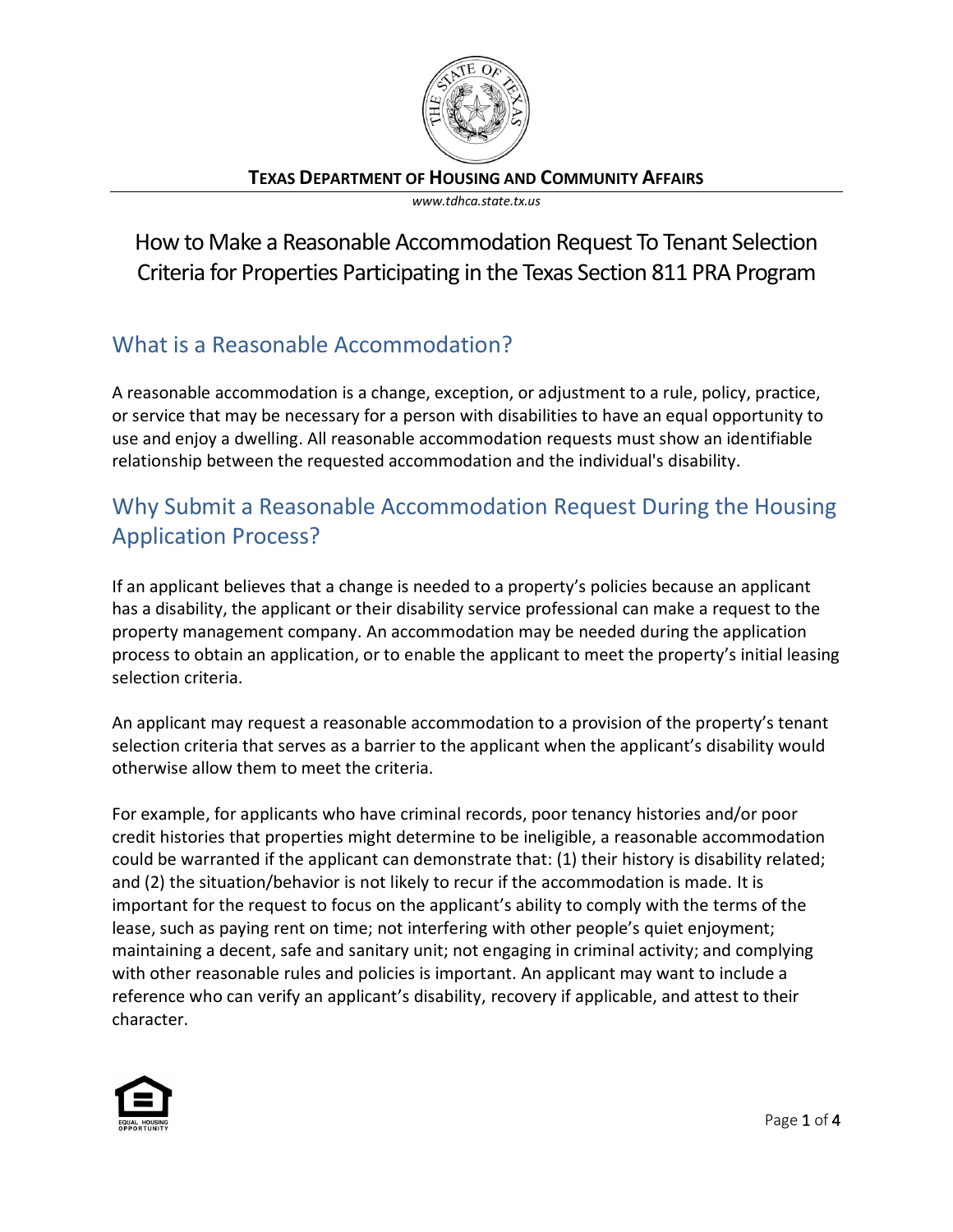## When/How to Submit a Reasonable Accommodation

Reasonable accommodation requests related to a property's application process, including their tenant selection criteria:

- can be requested verbally or in writing (though a written record is recommended and some properties may provide their own form),
- can be requested by the applicant themselves, the referral agent or other disability service professional, and
- can be submitted any time during property application process.

Requesting an accommodation is a process. The property and applicant should engage in what is referred to as a "meaningful dialogue."

Requests are directed towards the property owner or property management. Find a link to sample reasonable accommodation request form under Additional Resources. More information to help decide when to submit the request(s) below:

| When                                                                                                          | How                                                                                                                                                                                                                                 | Pros/Cons                                                                                                                                                                                                                                                                                                                                                                                         |
|---------------------------------------------------------------------------------------------------------------|-------------------------------------------------------------------------------------------------------------------------------------------------------------------------------------------------------------------------------------|---------------------------------------------------------------------------------------------------------------------------------------------------------------------------------------------------------------------------------------------------------------------------------------------------------------------------------------------------------------------------------------------------|
| At time of application<br>to 811 PRA Program<br>to TDHCA or as<br>program application<br>is pending           | Upload written request<br>along with completed<br>application to Serv-U<br>Requests are not required<br>to be written and can be<br>made verbally. An agent<br>can submit a written<br>summary of an applicant's<br>verbal request. | Pros: service contact is able to upload all<br>documentation at one time request is<br>documented at time of application<br>Cons: discloses matter initially, may be<br>out of date by the time applicant comes<br>to top of wait list, may not address<br>specific criteria applicant is not aware<br>could cause denial                                                                         |
| Before application to<br>a specific 811 PRA<br>Property (applicant<br>has come to the top<br>of the waitlist) | Provide verbal or written<br>(email or letter) request to<br>property in person or over<br>email before submitting<br>property level application                                                                                    | Pro: by requesting based on specific<br>property-level screening criteria,<br>applicant has a better idea what criteria<br>they do not meet and thus is able to<br>identify whether an accommodation<br>would be related to their disability<br>Pro/Con: discloses matter initially (some<br>believe disclosure indicates good faith to<br>property manager, some believe it could<br>spark bias) |

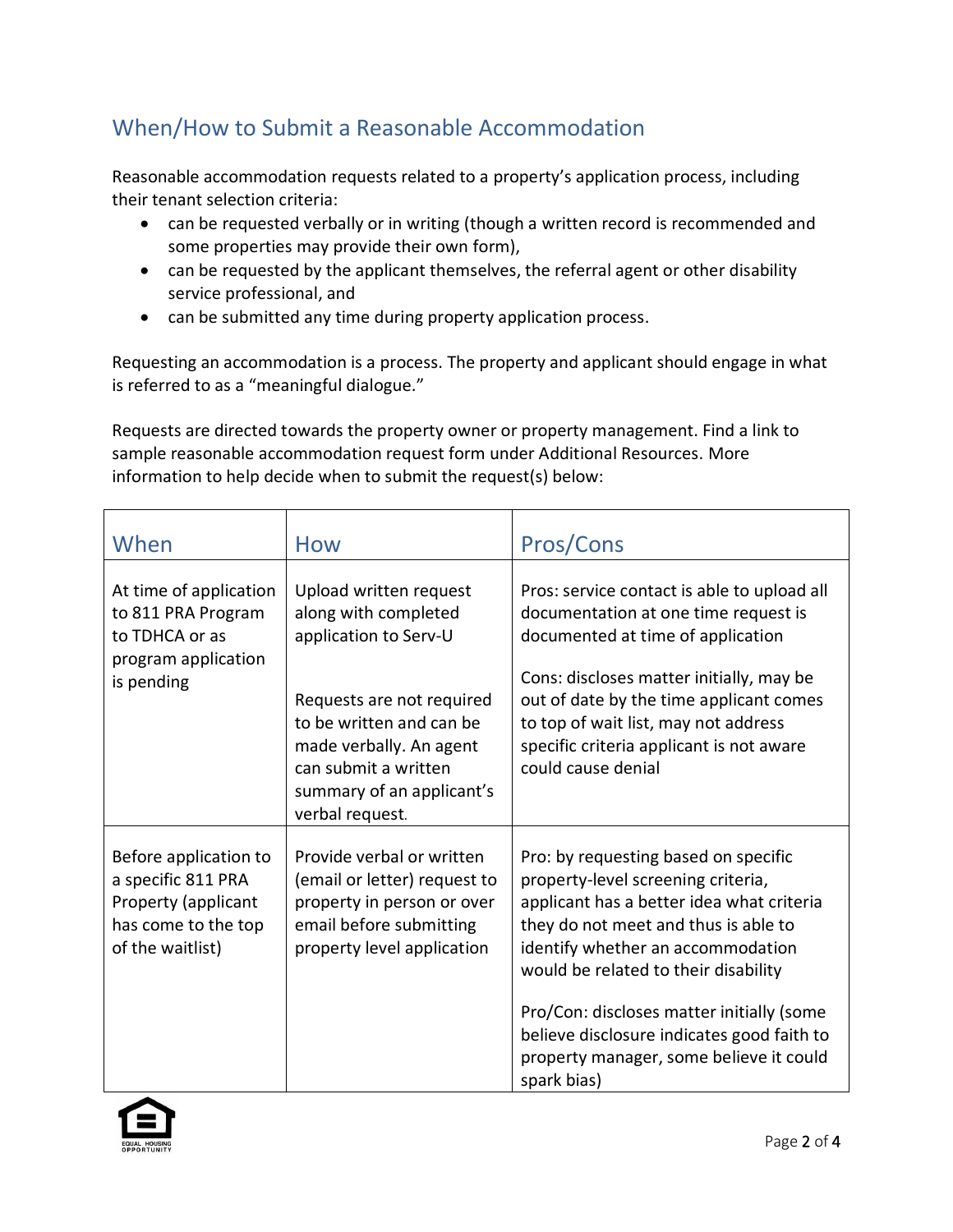| When                                                                                                                                                                                                             | <b>How</b>                                                                                                                                                                                                                                     | Pros/Cons                                                                                                                                                                                                                                                                                                                  |
|------------------------------------------------------------------------------------------------------------------------------------------------------------------------------------------------------------------|------------------------------------------------------------------------------------------------------------------------------------------------------------------------------------------------------------------------------------------------|----------------------------------------------------------------------------------------------------------------------------------------------------------------------------------------------------------------------------------------------------------------------------------------------------------------------------|
| After rejection<br>from a 811 PRA<br>Property<br>Note: applicants<br>also have 14 days<br>to appeal any<br>property level<br>rejection. Appeals<br>are separate from<br>reasonable<br>accommodation<br>requests. | Provide verbal or<br>written (email or<br>letter) request to<br>property after<br>receiving property level<br>rejection. Be sure to<br>send ASAP to correct<br>contact and reference<br>grounds for denial as<br>stated in rejection<br>notice | Pros: disclosure only comes if denied (because if<br>applicant is approved by the property, a request<br>is not needed), request can be specific to the<br>ground(s) for rejection<br>Cons: most time-consuming route, difficult to<br>plan move given length of process, unit may be<br>filled while request is processed |

## Sample Scenarios

#### **Criminal History Criteria**

An applicant obtained a criminal conviction during a time they were not engaged in services for schizophrenia. The applicant is now connected to services aimed toward recovery and managing their symptoms.

#### **Credit History Criteria**

Due to debt from medical costs related to applicant's disability, an applicant has a poor credit score. The applicant is now actively working to improve their credit through case management, payment plans, and budgeting classes.

#### **Rental History Criteria**

An applicant has poor rental history from damaging a unit during an episode manifested by their disability. The applicant is now engaged in outpatient services and a Referral Agent can attest that the applicant is willing and able to pay their rent, be a good neighbor, and care for the rental premises.

### What to Expect After Making a Request

In accordance with [10 TAC §1.204,](https://texreg.sos.state.tx.us/public/readtac$ext.TacPage?sl=R&app=9&p_dir=&p_rloc=&p_tloc=&p_ploc=&pg=1&p_tac=&ti=10&pt=1&ch=1&rl=204) a property's response to a Reasonable Accommodation request must be provided within a reasonable amount of time, not to exceed 14 calendar days. The response must either be to grant the request, deny the request, offer alternatives to the request, or request additional information to clarify the request.